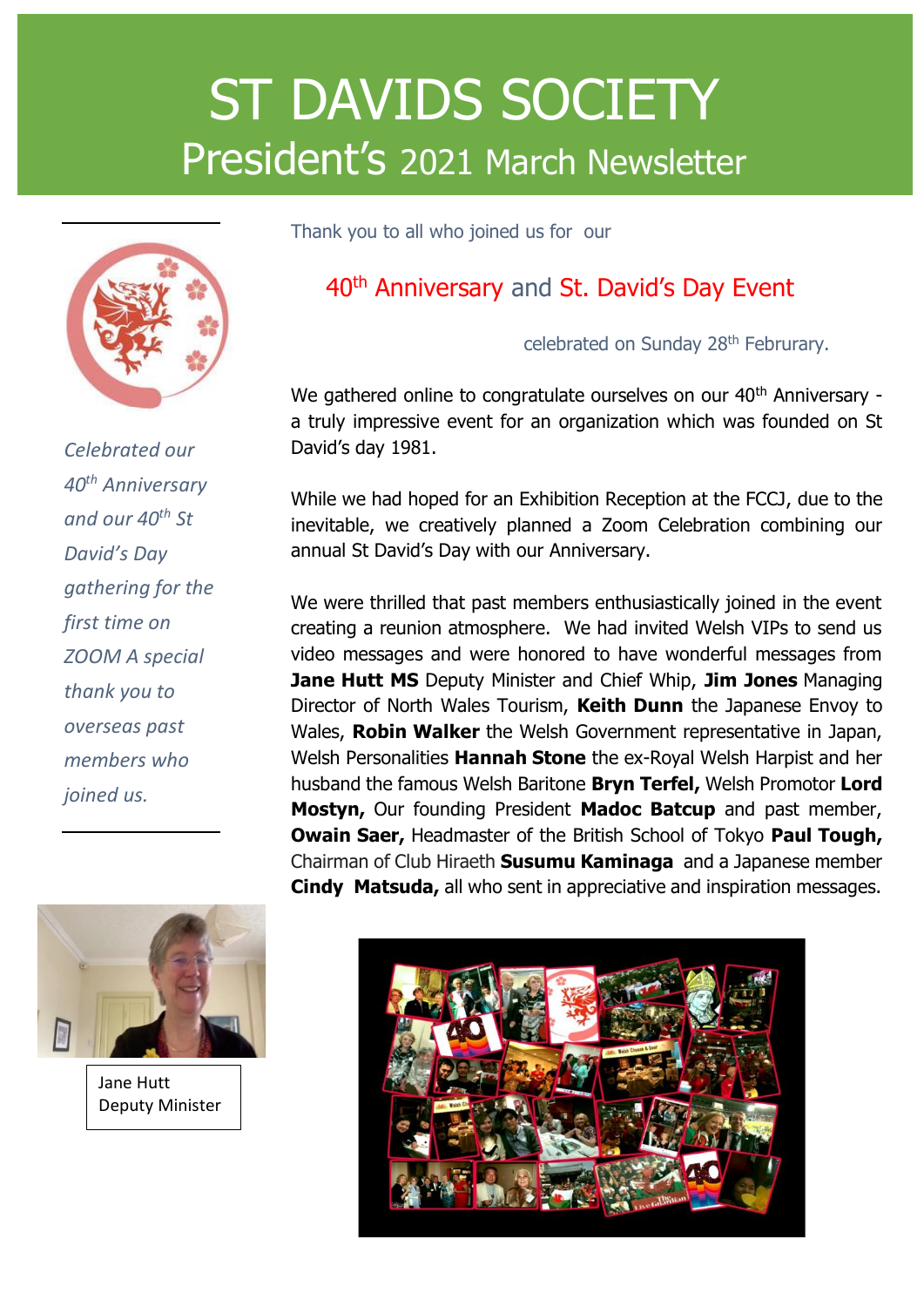#### **How our event played out**

I began with a PowerPoint I created beginning with BOYS OUT LOUD singing our anthem in scenic locations throughout Wales.



Robin Walker Welsh Government Representative



Madoc Batcup Founding President

I shared screens and photographs I had collected, creating a memory lane showcasing out members and the around 106 major events we have held over the years, from 40 St. David's Day receptions and Christmas events, to Welsh Rugby pub gatherings, supporting the Celtic festival, organizing Welsh film events, hosting the Eye Mate Christmas Charity Concerts, cohosting the Welsh Cheese and Beer reception, supporting various Welsh Government events, Teaching Welsh Culture music, song, dance, cooking, etc., holding pub quizzes and ensuring our members have opportunities to network while showcasing Welsh culture to Japan and generally having fun.

Catherine Nagashima said the prayer in Welsh and spoke about the life of St. David. Our Social Secretary Bethany Cummings organized Paul Williams, our resident Minstrel, to sing a selection of our beloved Welsh songs, which we all sang along to. Though, I must say...despite being Welsh, our society is not famous for its singing (as those who attended will agree!) Our treasurer Chris Barnet gave a report on the excellent standing of the societies financial standing.

All of this interspersed with video messages, concluding with Robic Walker, who after his comprehensive overview of the excellent job the Welsh Government office here is doing for Wales Japan development, proposed the final toast, followed with the usual signing of Happy Birthday to Yoko Kobori and some social chat time.

As Cindy said so beautifully in her film, we hope to meet in person on St David's day next year.

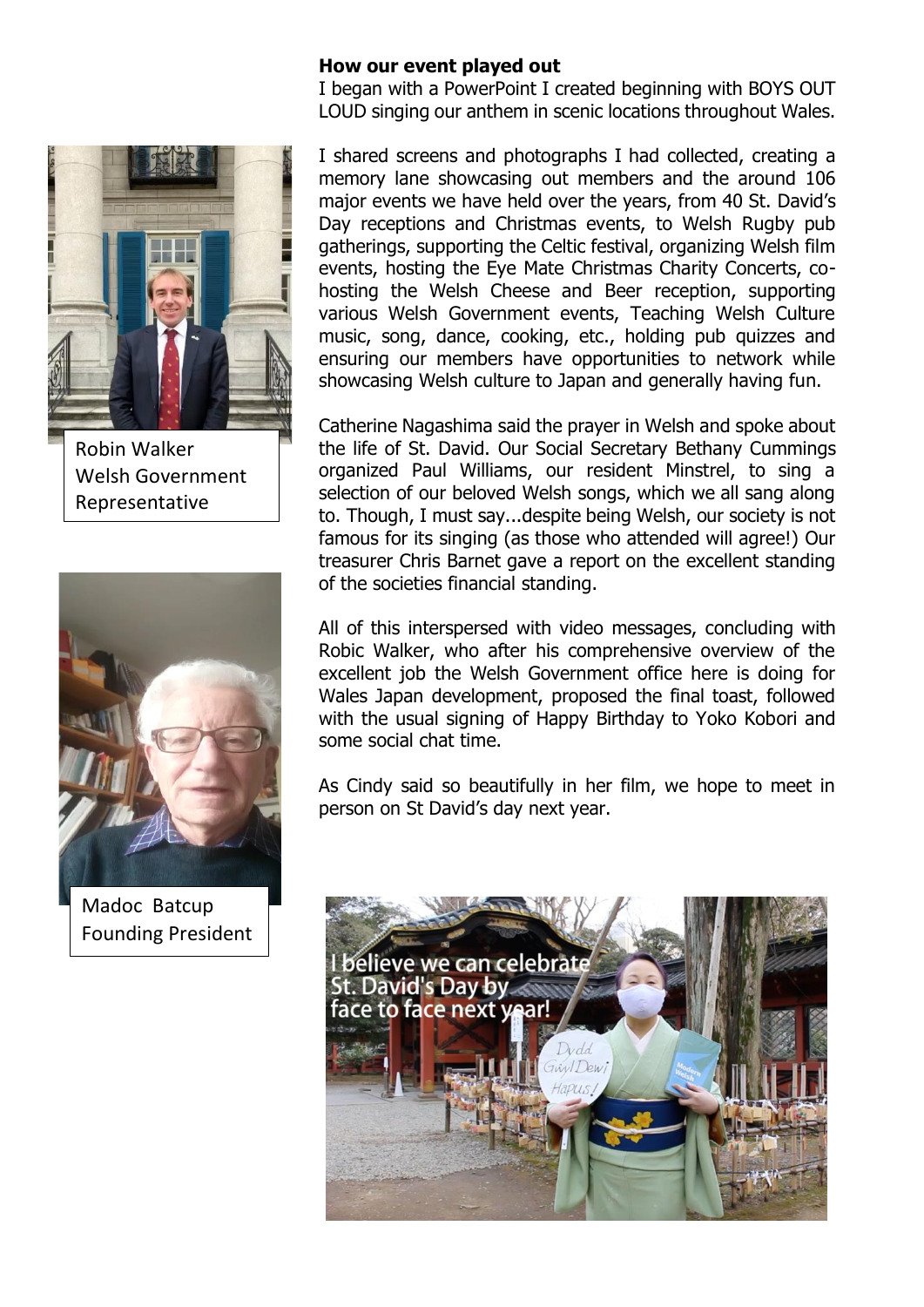

Owain Saer **Overseas** member

A selection of just some of the video messages received.



Mostyn



north wales

Richard Powell Past President

Hannah Stone Ex Royal Welsh Harpist and her husband Sir Bryn Terfel Welsh Baritone

Jim Jones North Wales Tourism.